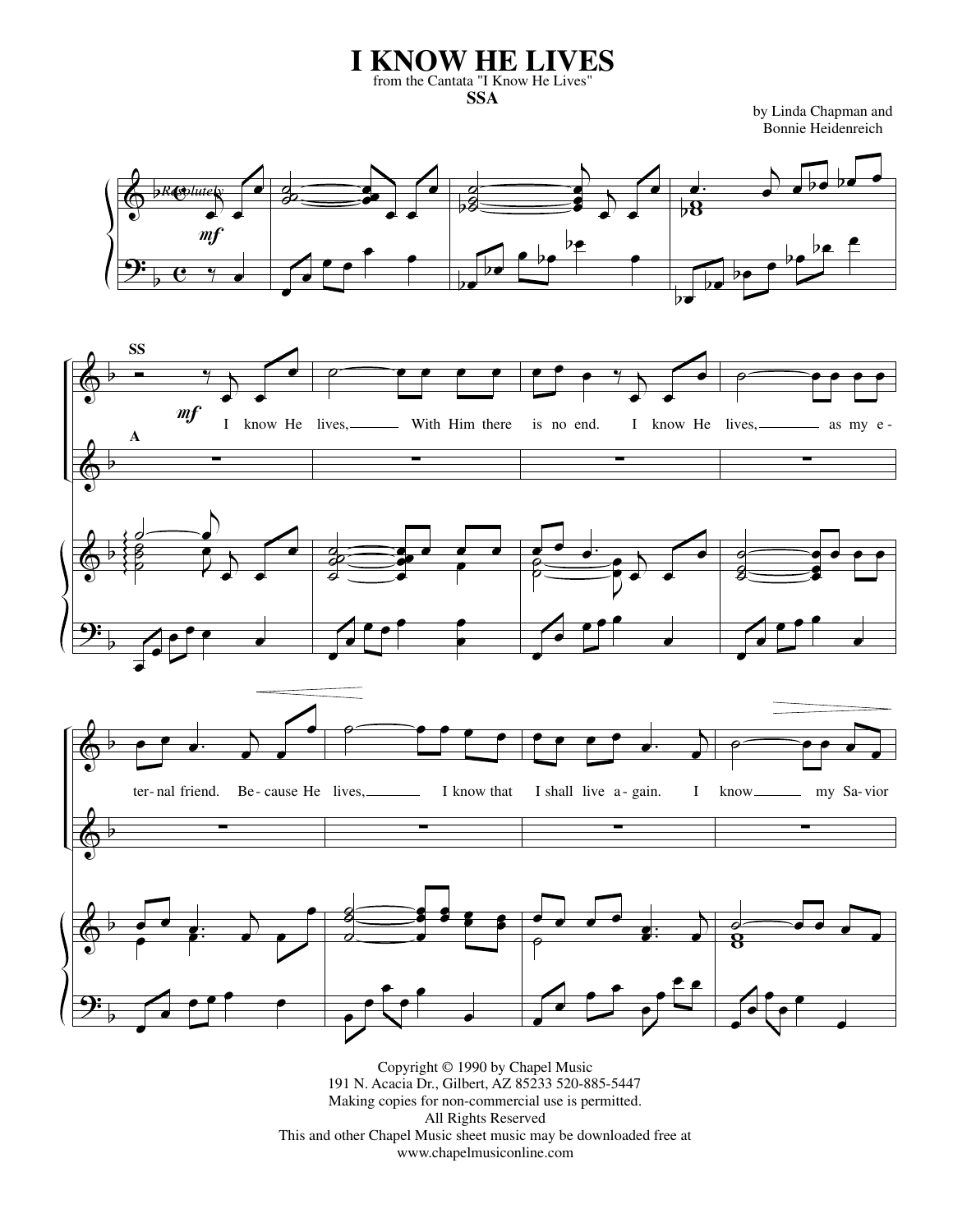



 $\pmb{\phi}$ 

b

 $\overline{g}$ ˙  $\frac{\sigma}{\sigma}$ 

œ œ œ œ e<br>S

 $\qquad \qquad \bullet$ 

 $\overrightarrow{e}$ 

œ œ

œ

œ œ

œ

.  $\cdot$ 

 $\overline{b}$  $\rightarrow$ 

**。。。** 

œ

˙ 。<br>⊘  $\beta$ 

œ

œ

œ

œ œ

œ œ œ œ  $\frac{2}{\pi}$ 

<mark>s</mark> œ

œ

œ

b

<u>9:</u>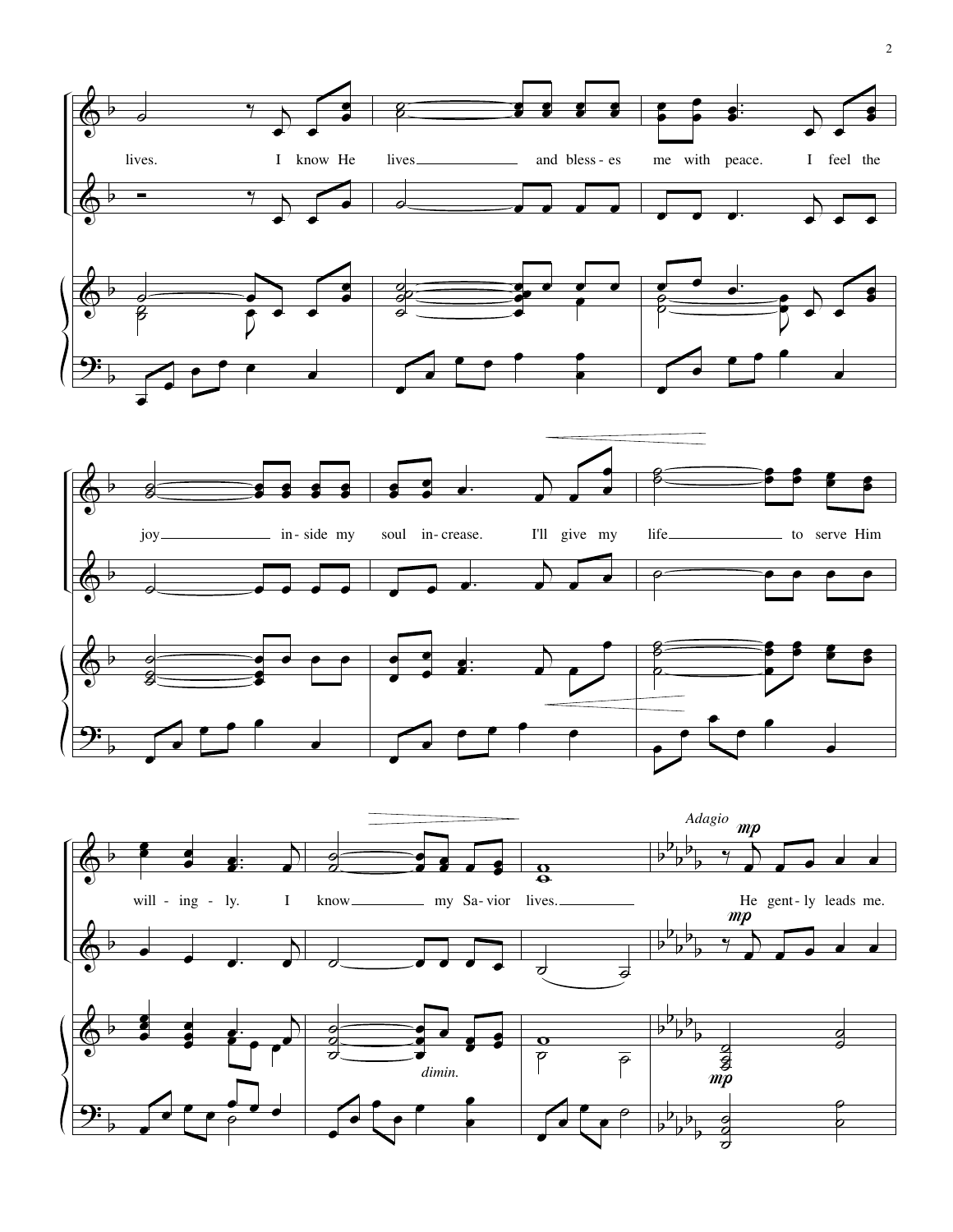